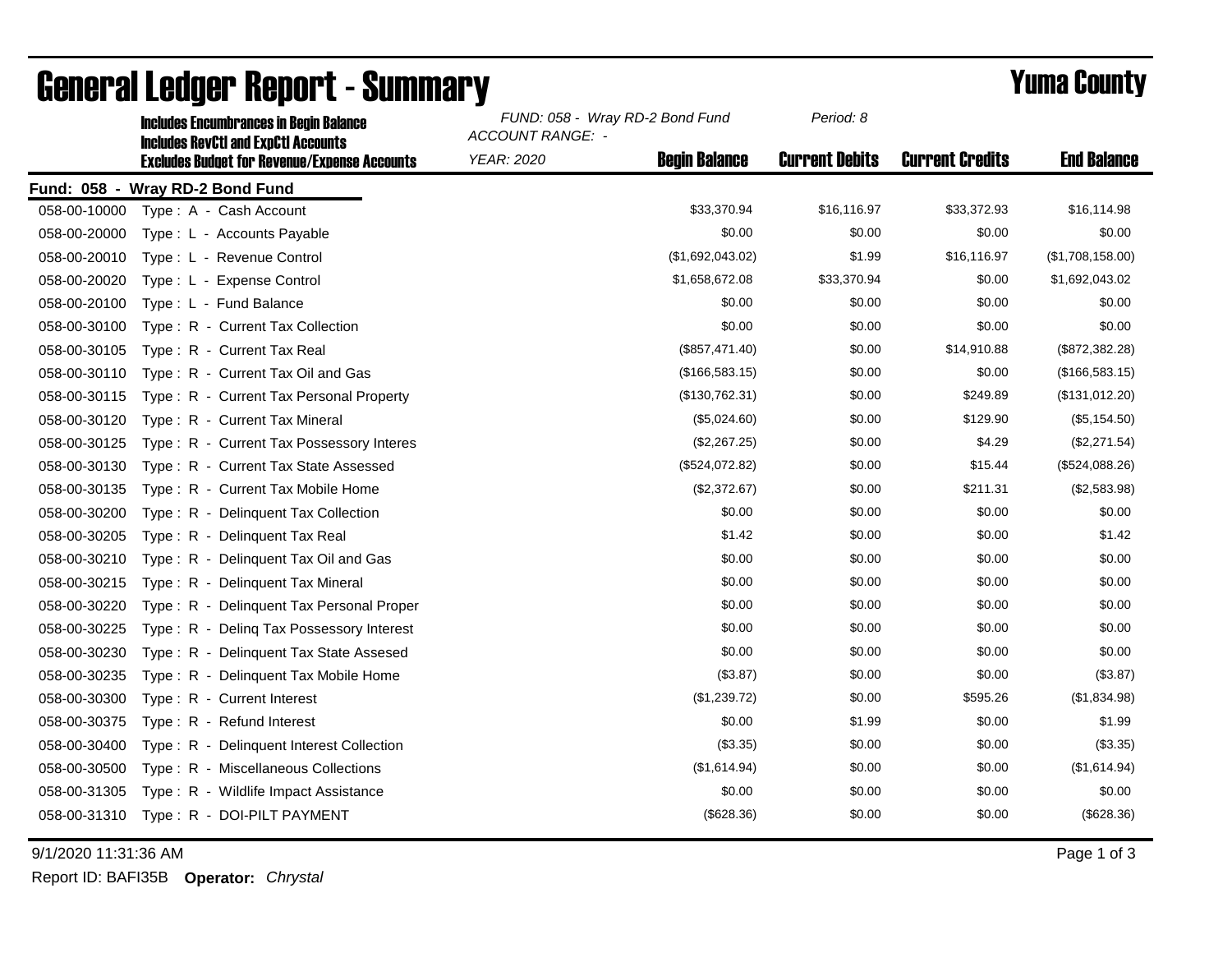|                                                     | <b>Includes Encumbrances in Begin Balance</b><br><b>Includes RevCtI and ExpCtI Accounts</b> |                                         |                                 | FUND: 058 - Wray RD-2 Bond Fund<br>ACCOUNT RANGE: - |                             | Period: 8   | <b>Current Credits</b>           | <b>End Balance</b> |
|-----------------------------------------------------|---------------------------------------------------------------------------------------------|-----------------------------------------|---------------------------------|-----------------------------------------------------|-----------------------------|-------------|----------------------------------|--------------------|
| <b>Excludes Budget for Revenue/Expense Accounts</b> |                                                                                             | <b>YEAR: 2020</b>                       |                                 | <b>Begin Balance</b>                                | <b>Current Debits</b>       |             |                                  |                    |
| Fund: 058 - Wray RD-2 Bond Fund                     |                                                                                             |                                         |                                 |                                                     |                             |             |                                  |                    |
| 058-00-32100                                        |                                                                                             | Type: R - Transfers In                  |                                 |                                                     | \$0.00                      | \$0.00      | \$0.00                           | \$0.00             |
| 058-00-33000                                        |                                                                                             | Type: R - Auto Tax B Collection         |                                 |                                                     | \$0.00                      | \$0.00      | \$0.00                           | \$0.00             |
| 058-00-33100                                        |                                                                                             | Type: $R -$ Auto Tax A & F Collection   |                                 |                                                     | \$0.00                      | \$0.00      | \$0.00                           | \$0.00             |
| 058-00-49401                                        |                                                                                             | Type: X - Transfer Out                  |                                 |                                                     | \$0.00                      | \$0.00      | \$0.00                           | \$0.00             |
| 058-00-49500                                        |                                                                                             | Type: X - Checks Written / ACH Transfer |                                 |                                                     | \$1,658,672.08              | \$33,370.94 | \$0.00                           | \$1,692,043.02     |
|                                                     |                                                                                             |                                         | Fund: 058 - Wray RD-2 Bond Fund | Totals:                                             | (\$33,370.94)               | \$82,862.83 | \$65,606.87                      | (S16, 114.98)      |
|                                                     |                                                                                             | <b>Total Fund Revenues:</b>             | \$16,114.98                     |                                                     | <b>Total Fund Expenses:</b> | \$33,370.94 | <b>Net Revenue Over Expense:</b> | (\$17,255.96)      |

## General Ledger Report - Summary **Example 2018** Yuma County